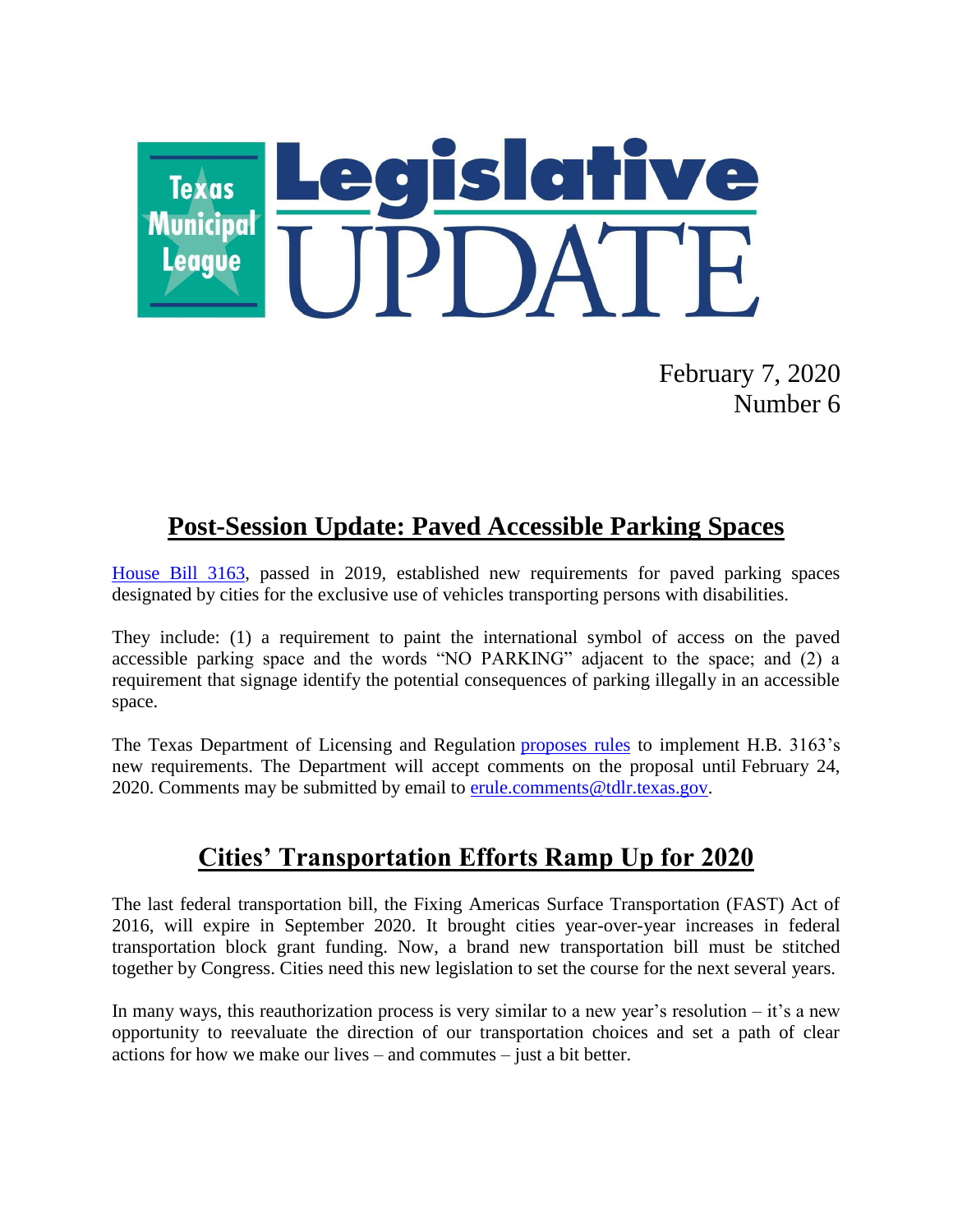At the end of 2019, the National League of Cities' [Transportation and Infrastructure Services](http://ww.nlc.org/TIS)  [Committee](http://ww.nlc.org/TIS) came together to set six resolutions for 2020, including one specifically on [Cities'](https://www.nlc.org/sites/default/files/users/user167/5-TIS-Section-FINAL-2020-pg.-168-200-Res.-31-35-FINAL-.pdf) [Transportation Priorities for Reauthorization.](https://www.nlc.org/sites/default/files/users/user167/5-TIS-Section-FINAL-2020-pg.-168-200-Res.-31-35-FINAL-.pdf) Alongside the NLC [National Municipal Policy,](https://www.nlc.org/national-municipal-policy) these resolutions will serve as a guide as cities collaborate with Congress on the next transportation bill. Congress should make significant steps on the legislation in the first quarter of 2020.

For the upcoming transportation bill, communities are calling on Congress to include and address the following eleven priorities:

- 1. Leverage partnerships with local governments, which are closest to both transportation problems and residents, in decision making on all transportation programs that impact communities.
- 2. Support regional transportation models and planning to increase the effectiveness of the nation's multimodal and integrated transportation investments.
- 3. Increase the overall funding directly available to local governments, through programs like the Surface Transportation Block Grants (STBG) and Transportation Alternatives.
- 4. Expand and implement new revenue mechanisms that are developed collaboratively with local governments, reflect the true cost of every mode of transportation, and can grow with the county's transportation demands.
- 5. Increase investment in both traditional and emerging transportation, including regional and intercity rail connections, micromobility options, safe biking and walking infrastructure, autonomous vehicles and modern buses.
- 6. Move toward a performance-based transportation structure, in which the goals of the programs align with the region's goals for economic development, sustainability, safety, innovation, equity, and regional connectivity.
- 7. Sustain the highway, rail, air, and port freight systems with trade partners, in order to better connect urban and rural communities to each other and to the global economy.
- 8. Recognize the essential connections between transportation and people's lives land use planning, housing, energy, the economy, public health and the environment.
- 9. Support affordable public transportation systems of all sizes and ensure that factors like wages can keep up with costs of providing transportation services.
- 10. Advance the work of Vision Zero cities to improve safety for all users and across all modes of transportation through new investment with cities and regions.
- 11. Increase the transparency of the federal regulatory processes for both localities and the general public by streamlining duplicative federal processes.

NLC looks forward to bringing local voices into the important conversations on Capitol Hill. If you are a city leader who wants to become more involved in NLC's national transportation work, email [advocacy@nlc.org.](mailto:advocacy@nlc.org)

*[Editor's note: The edited article above is reprinted with permission of the National League of Cities.]*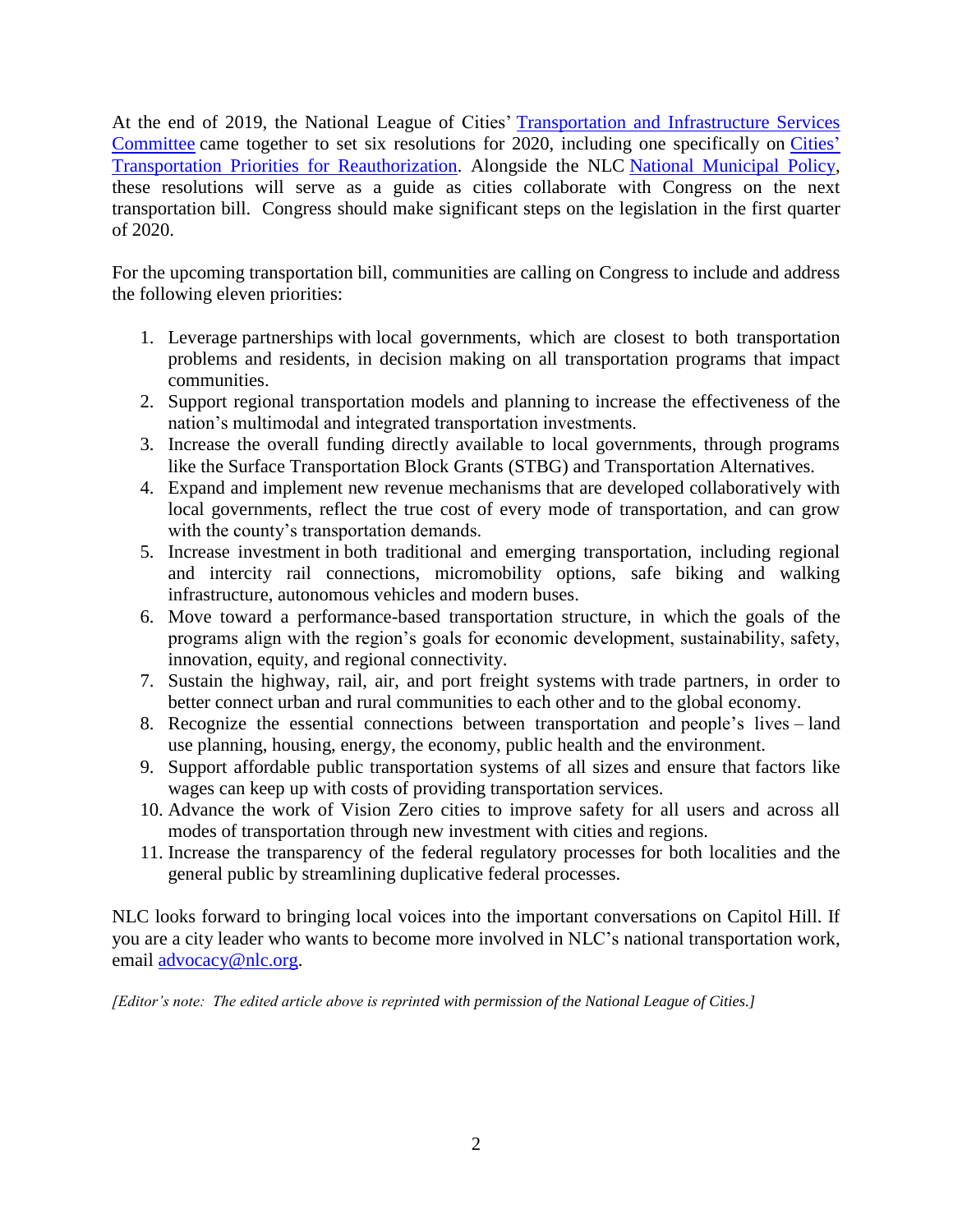# **White House Proposes Changes to Environmental Review Law**

Last month, the White House Council on Environmental Quality (CEQ) unveiled proposed changes to the [National Environmental Policy Act \(NEPA\)](https://www.whitehouse.gov/ceq/nepa-modernization/) to "modernize and clarify" the regulations to facilitate more efficient, effective, and timely NEPA reviews by federal agencies. With the proposed changes, CEQ aims to reduce paperwork and project delays.

NEPA was signed into law on January 1, 1970. It requires federal agencies to consider the environmental impacts of proposed projects – from construction of roads, bridges, highways, transmission lines, conventional and renewable energy projects, broadband deployment and water infrastructure to management of activities on federal lands, such as grazing, forest management, wildfire protection and environmental restoration.

The [proposed rule](https://www.whitehouse.gov/wp-content/uploads/2020/01/20200109FINAL-FACT-SHEET-v3-1.pdf) would:

- 1. Establish time limits of two years for completion of environmental impact statements and one year for environmental assessments.
- 2. Establish a 300-page limit for environmental impact statements and a 75-page limit for environmental assessments.
- 3. For projects that require multi-agency reviews, establish a lead federal agency to develop a joint review schedule, procedures to elevate delays or disputes, and preparation of a single environmental impact statement and joint record of decision to the extent practicable.
- 4. Exclude non-federal projects from the NEPA review process (those with minimal federal funding or involvement).
- 5. Reduce duplication between federal, state and local governments by facilitating the use of documents required by other statutes or prepared by state or local agencies to comply with NEPA.
- 6. Eliminate the requirement for analysis of "cumulative" effects from factors agencies must consider, while establishing that effects must be "reasonably foreseeable" and have a direct, causal relationship to the project.

National League of Cities policy supports improving the NEPA process. Some of the proposed provisions will benefit local governments by reducing unnecessary project delays and decision time.

Specifically, NLC policy calls for: (1) concurrent reviews among all federal agencies; (2) clearly defined procedures for resolving disputes among federal agencies; (3) eliminating duplicative reviews by crediting equal or more stringent state environmental review actions; (4) requiring all agencies to determine appropriate time frames to complete their reviews; (5) penalizing agencies that do not meet the deadlines; and (6) ensuring adequate opportunity for public involvement.

NLC policy also calls on the federal government to reduce the vulnerability of federal programs to the impacts of climate change and extreme weather and to better align federal funding with local preparedness and resilience-building efforts. Federal agencies have previously used the "cumulative" effects provision to incorporate consideration of climate change into their reviews.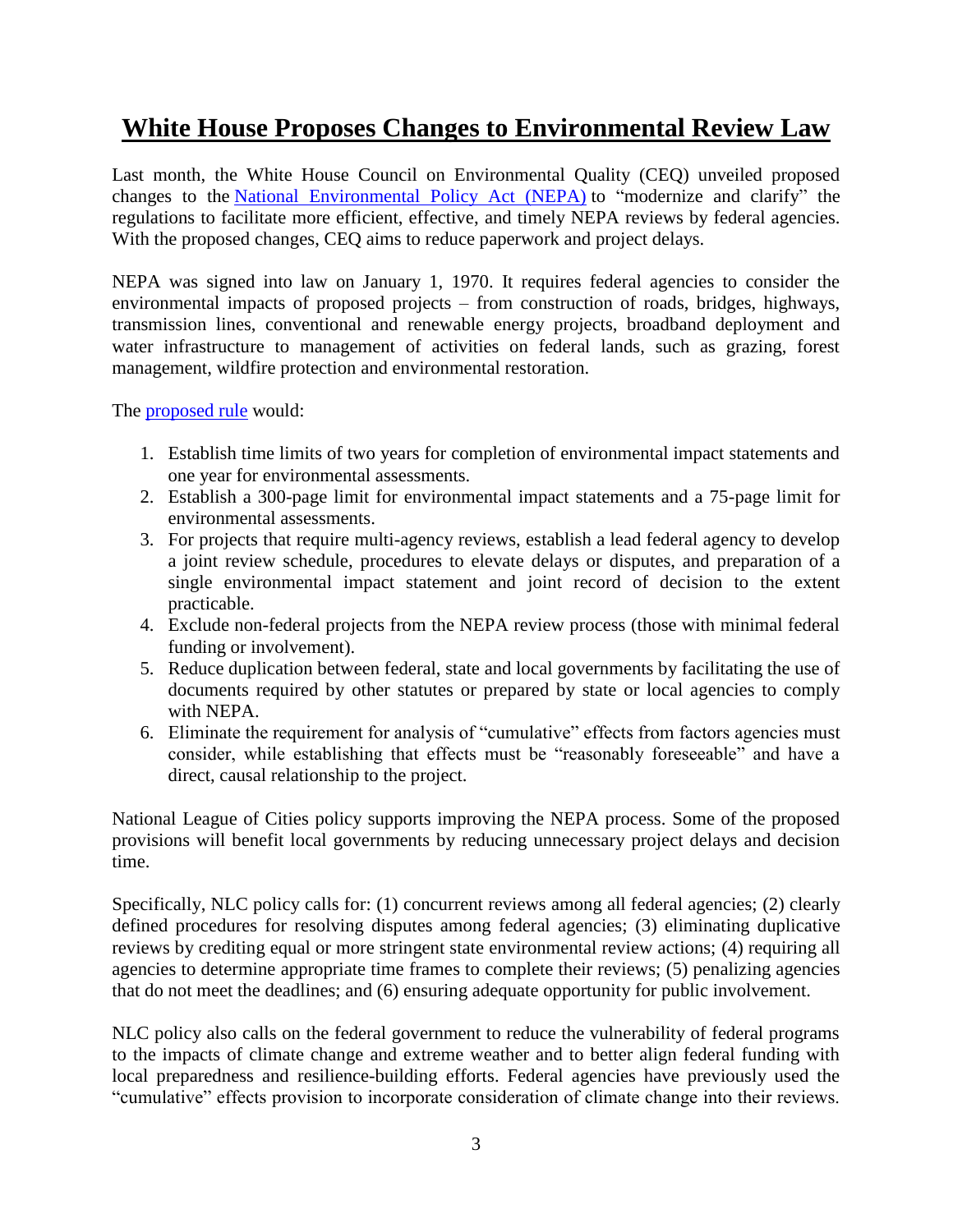Doing away with the requirement to consider climate impacts would be contrary to one of the main themes NLC has called for in an infrastructure package – making sound investments to building sustainable infrastructure.

Regulatory streamlining has been a theme of the Trump Administration. In 2017, President Trump issued [Executive Order 13807](https://www.whitehouse.gov/presidential-actions/presidential-executive-order-establishing-discipline-accountability-environmental-review-permitting-process-infrastructure/) establishing a One Federal Decision policy, including a two-year goal for completing environmental reviews for major infrastructure projects, and directing CEQ to consider revisions to modernize its regulations.

Additionally, the President's 2018 [infrastructure proposal](https://citiesspeak.org/2018/02/15/president-trumps-playbook-for-infrastructure/) called for infrastructure permitting changes such as shortening the process for approving projects to two years or less.

CEQ has found that, on average, it takes federal agencies [four-and-a-half years](https://www.whitehouse.gov/wp-content/uploads/2017/11/CEQ-EIS-Timelines-Report.pdf) to complete environmental impact statements under NEPA, and for some projects it takes much longer. Additionally, these statements can also be lengthy and exceed, on average, [600 pages.](https://www.whitehouse.gov/wp-content/uploads/2017/11/CEQ_EIS_Length_Report_2019-7-22.pdf)

CEQ is accepting comments on the proposed rule through March 10, 2020, via the [Federal](https://www.federalregister.gov/documents/2020/01/10/2019-28106/update-to-the-regulations-implementing-the-procedural-provisions-of-the-national-environmental)  [Register,](https://www.federalregister.gov/documents/2020/01/10/2019-28106/update-to-the-regulations-implementing-the-procedural-provisions-of-the-national-environmental) Docket ID No. CEQ-2019-0003. NLC is reviewing the proposal and will likely submit comments. Local officials are encouraged to share any filed comments with NLC by emailing them to **berndt@nlc.org**.

*[Editor's note: The edited article above is reprinted with permission of the National League of Cities.]*

### **Sales Tax Sourcing Rule Changes: Comptroller Holds Public Hearing and Issues Op-Ed**

After receiving several requests from interested parties, the comptroller held a public hearing on [recently-proposed](https://www.tml.org/638/January-3-2020-Number-1#comptroller) sales tax rule changes that would alter sourcing for internet orders under certain circumstances. As previously reported, the proposed rule changes are in response to the United State Supreme Court decision in *South Dakota v. Wayfair* (2018) and recent *Wayfair*related legislation that passed during the 2019 legislative session.

Of particular importance is the change in sales tax sourcing of certain internet marketplace purchases to the destination city. Although no action was taken at the hearing, the agency will consider the testimony presented by Texas cities from across the state before the rules are finalized.

The next day, the House Ways and Means Committee held a hearing to consider the proposed rules as well. City officials testified both for and against the sourcing changes contained in the rules.

The deadline to file written comments with the comptroller on the proposed rule change is Monday, February 17, 2020.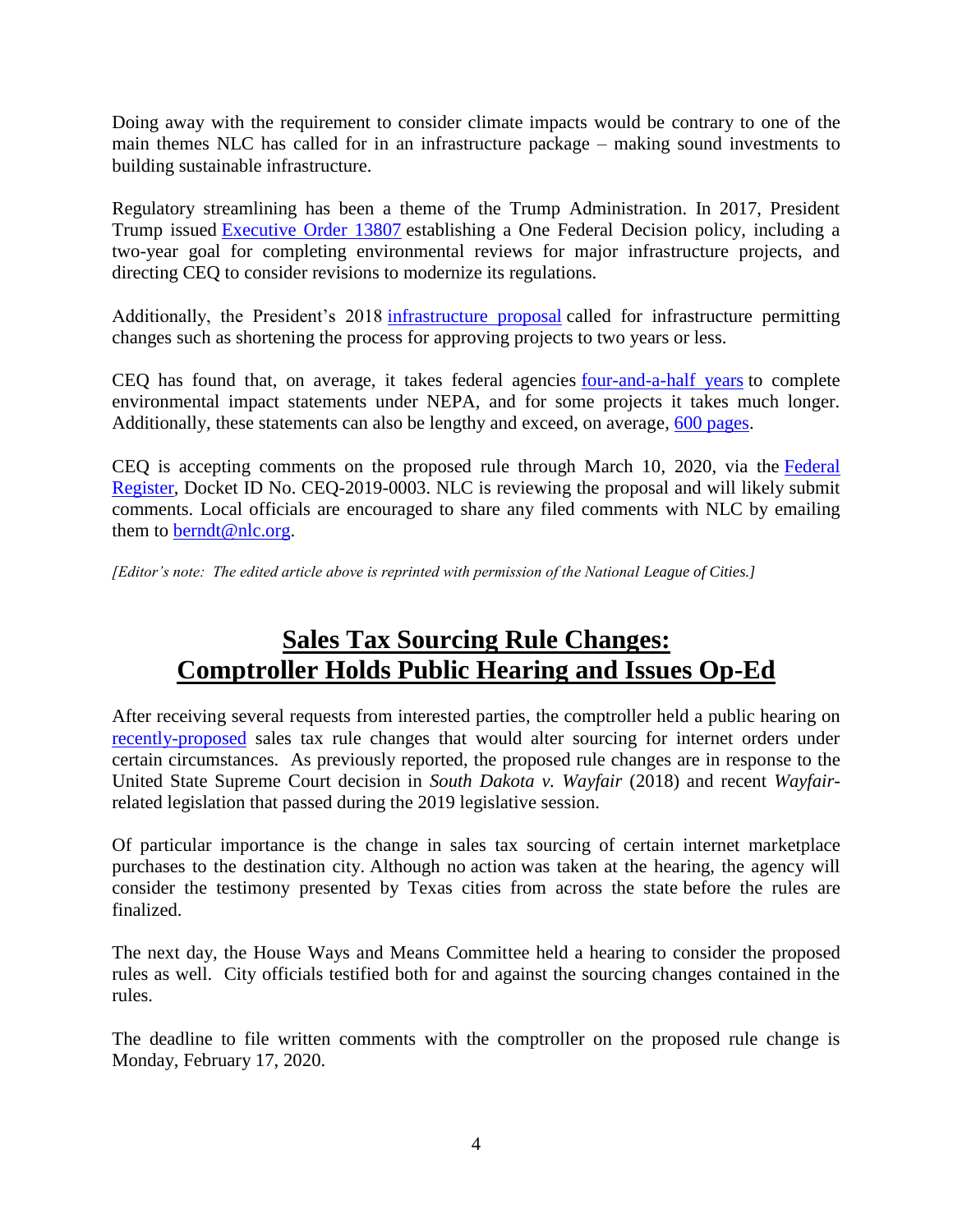Please contact Bill Longley, TML Legislative Counsel, with questions at [bill@tml.org](mailto:bill@tml.org) or 512-231-7400.

# **Don't Forget: Mandatory Hotel Occupancy Tax Reporting**

The 50-day window for reporting local hotel occupancy tax information opened January 1, 2020.

Tax Code Section 351.009 requires cities to file an annual report with the comptroller that includes the city's hotel occupancy tax rate, the amount of revenue generated by the tax, and the amount and percentage of the revenue spent for each of the following purposes:

- Convention or information centers.
- Convention delegates registration.
- Advertising to attract tourists.
- Arts promotion and improvement.
- Historical restoration and preservation projects.
- Signage directing the public to sights and attractions.

Cities have two reporting options: (1) use the comptroller's online reporting form to submit all required information; or (2) clearly post and maintain all required information on the city's website and provide the comptroller's office with a link to the information. For cities selecting the second option, the comptroller provides an optional [format template](http://links.govdelivery.com/track?type=click&enid=ZWFzPTEmbWFpbGluZ2lkPTIwMTgwMTAyLjgzMDg4NjQxJm1lc3NhZ2VpZD1NREItUFJELUJVTC0yMDE4MDEwMi44MzA4ODY0MSZkYXRhYmFzZWlkPTEwMDEmc2VyaWFsPTE3OTIyMjExJmVtYWlsaWQ9c2hvdXN0b25AdG1sLm9yZyZ1c2VyaWQ9c2hvdXN0b25AdG1sLm9yZyZmbD0mZXh0cmE9TXVsdGl2YXJpYXRlSWQ9JiYm&&&107&&&https://comptroller.texas.gov/transparency/local/hotel-receipts/docs/sb1221-online-template.xlsx) to post on the city's website.

For more information and access to the online reporting form, see the comptroller's hotel occupancy tax reporting [webpage.](http://comptroller.texas.gov/transparency/local/hotel-receipts/) City officials with questions about the new requirements can also contact the comptroller's transparency team by email at [transparency@cpa.texas.gov](mailto:transparency@cpa.texas.gov) or (844) 519-5676.

# **Don't Forget: Mandatory Eminent Domain Reporting**

Legislation passed in 2015 requires cities to annually fill out a [web-based form](https://www.comptroller.texas.gov/transparency/local/eminent-domain/reporting.php) with the comptroller relating to each city's statutory eminent domain authority. (The failure to fill out the form could result in a \$1,000 per day penalty against a city.)

The entry should be, for almost every city, just an update of previously-filed information, including whether the city exercised its eminent domain authority in the preceding calendar year by filing a condemnation petition under Section 21.012, Property Code.

Of course, any city that never filled out the form as required should do so now. City officials with questions about the new requirements can also contact the comptroller's transparency team by email at [transparency@cpa.texas.gov](mailto:transparency@cpa.texas.gov) or (844) 519-5676.